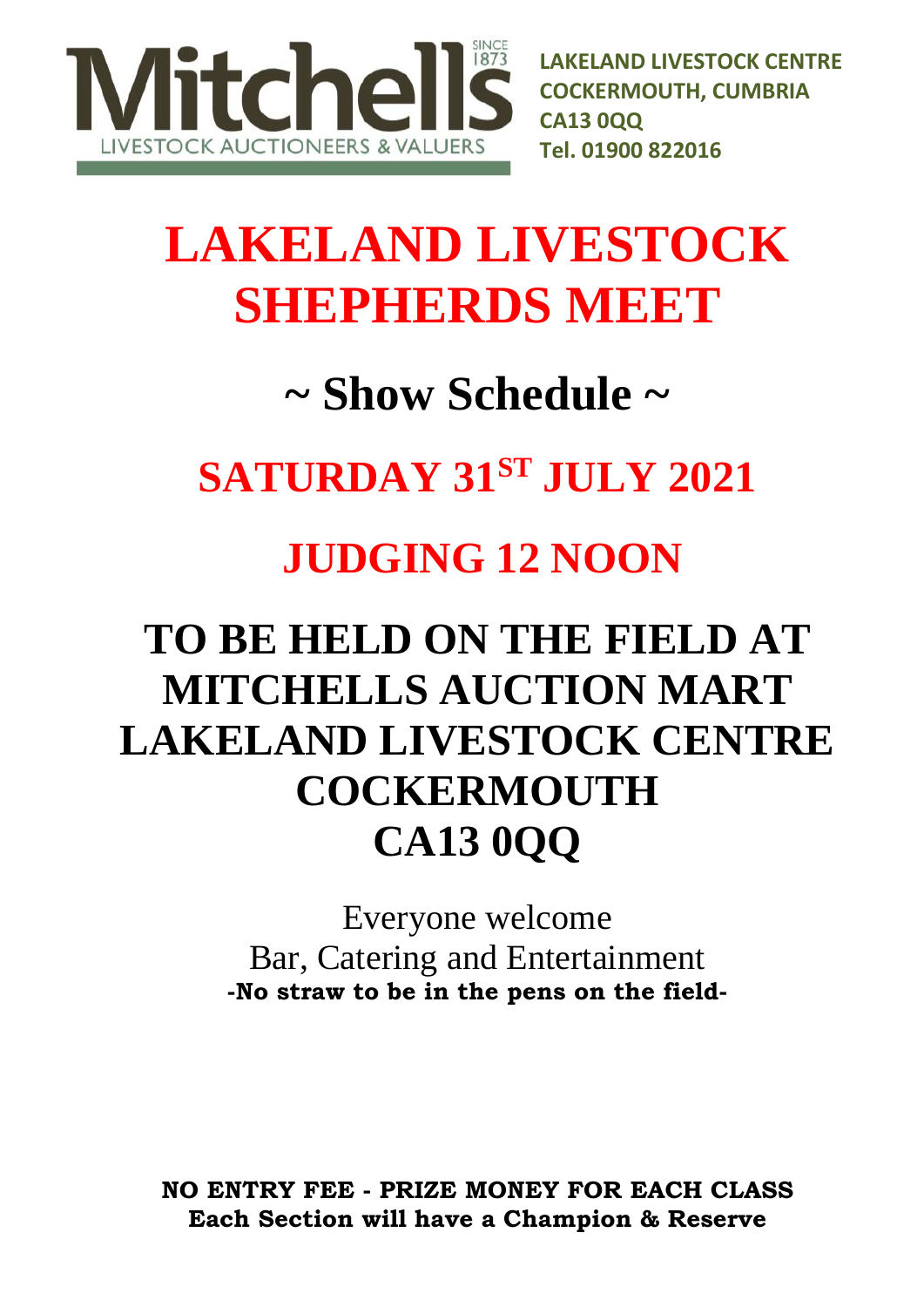#### **SHOW CLASSES- NON MV SECTION**

#### **-North of England Mule- Judge – Neil Allen, Beck House**

**Steward - Micheal Marrs, Rose Farm**

- Gimmer Shearling
- Pair of Gimmer Shearling
- Pen of 4 Gimmer Lambs
- Pair of Gimmer Lambs
- Gimmer Lamb

#### **-Herdwick- Judge – Sam Hodgson, Glencoyne**

**Steward – William Rawling, Farthwaite**

- Ram 2 shear or above
- Shearling Ram
- Ram Lamb
- Ewe 2 shear or above
- Gimmer Shearling
- 10 Gimmer Lamb
- Group of Three
- Best Mouth

#### **-Swaledale- Judge – James Thompson, How Burn**

**Steward – John Ritson, Baggra Yeat**

- 14 Ram 2 shear or above<br>15 Shearling Ram
- Shearling Ram
- Ram Lamb
- 17 Ewe 2 shear or above
- Gimmer Shearling
- Gimmer Lamb
- Group of Three

**-Crossing BFL- Judge – Andrew Hunter, The Steel**

**Steward – Martin Hewitson, Shatton Lodge** 

- Ram 2 shear or above
- Shearling Ram
- 23 Ram Lamb
- Ewe 2 shear or above
- Gimmer Shearling
- Gimmer Lamb
- Group of Three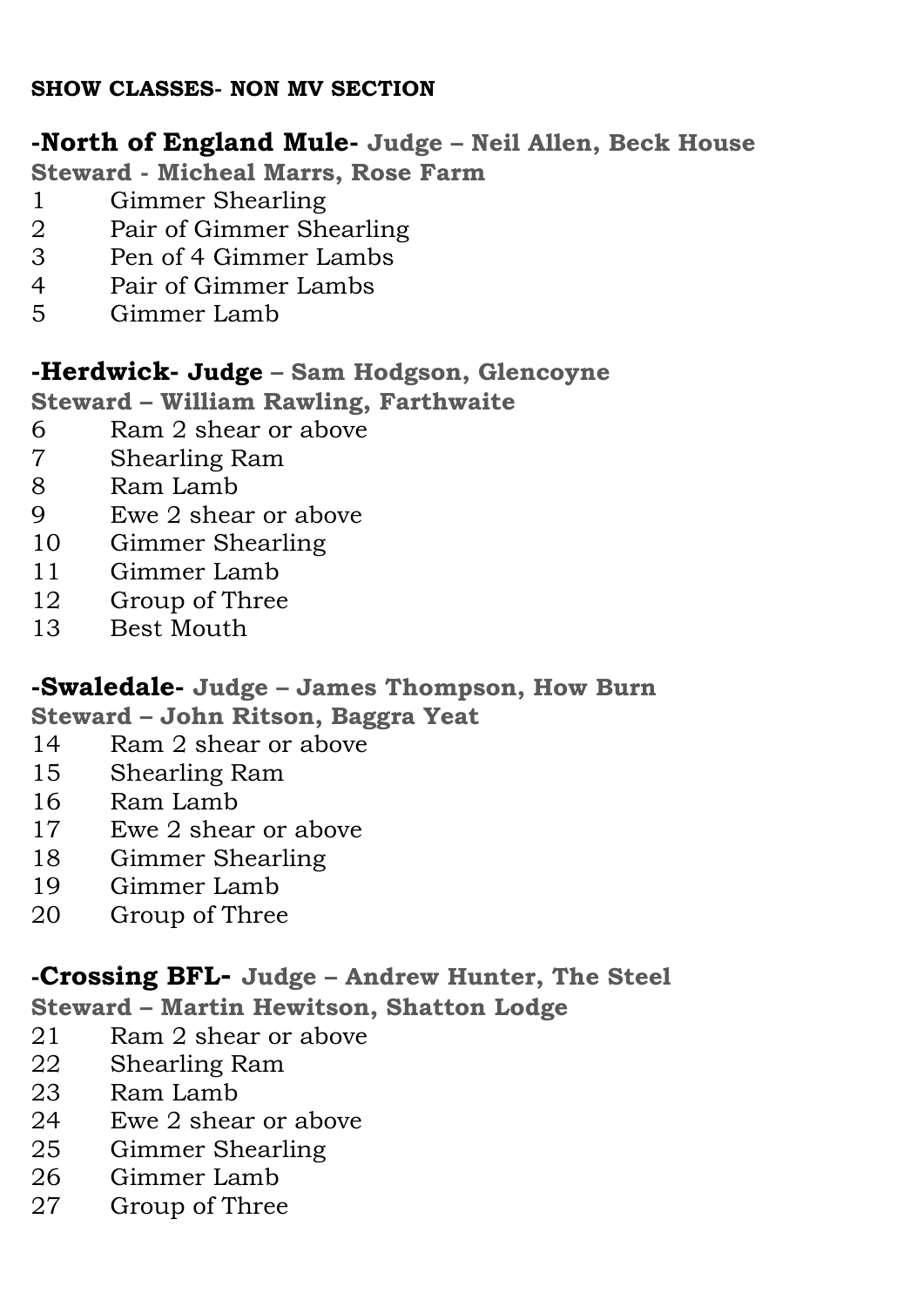**-Texel- Judge – Joanne Hall, Inglewood Edge** 

- **Steward – Ian Powley, Green Marsh**
- Ram 2 shear or above
- Shearling Ram
- Ram Lamb
- Ewe 2 shear or above
- Gimmer Shearling
- Gimmer Lamb
- Group of Three

#### **-Beltex- Judge – Mark Wills, Fawcett Park**

**Steward – John Bowe, Hunday Farm**

- Ram 2 shear or above
- Shearling Ram
- Ram Lamb
- Ewe 2 shear or above
- Gimmer Shearling
- Gimmer Lamb
- Group of Three

#### **-Any Other Breed- Judge – Geoff Hird, Westray**

**Steward – Gordon West, Stargill** 

- Ram 2 shear or above
- Shearling Ram
- Ram Lamb
- Ewe 2 shear or above
- Gimmer Shearling
- Gimmer Lamb
- Group of Three

#### **-Young Handler- Sheep not to be entered in any other class**

**Judge – Kevin Holliday, Strudda Bank**

**Steward – Martha Pearson, Lane Foot**

- 8 Years Old and Under
- 9 to 13 Years Old
- 14 to 16 Years Old